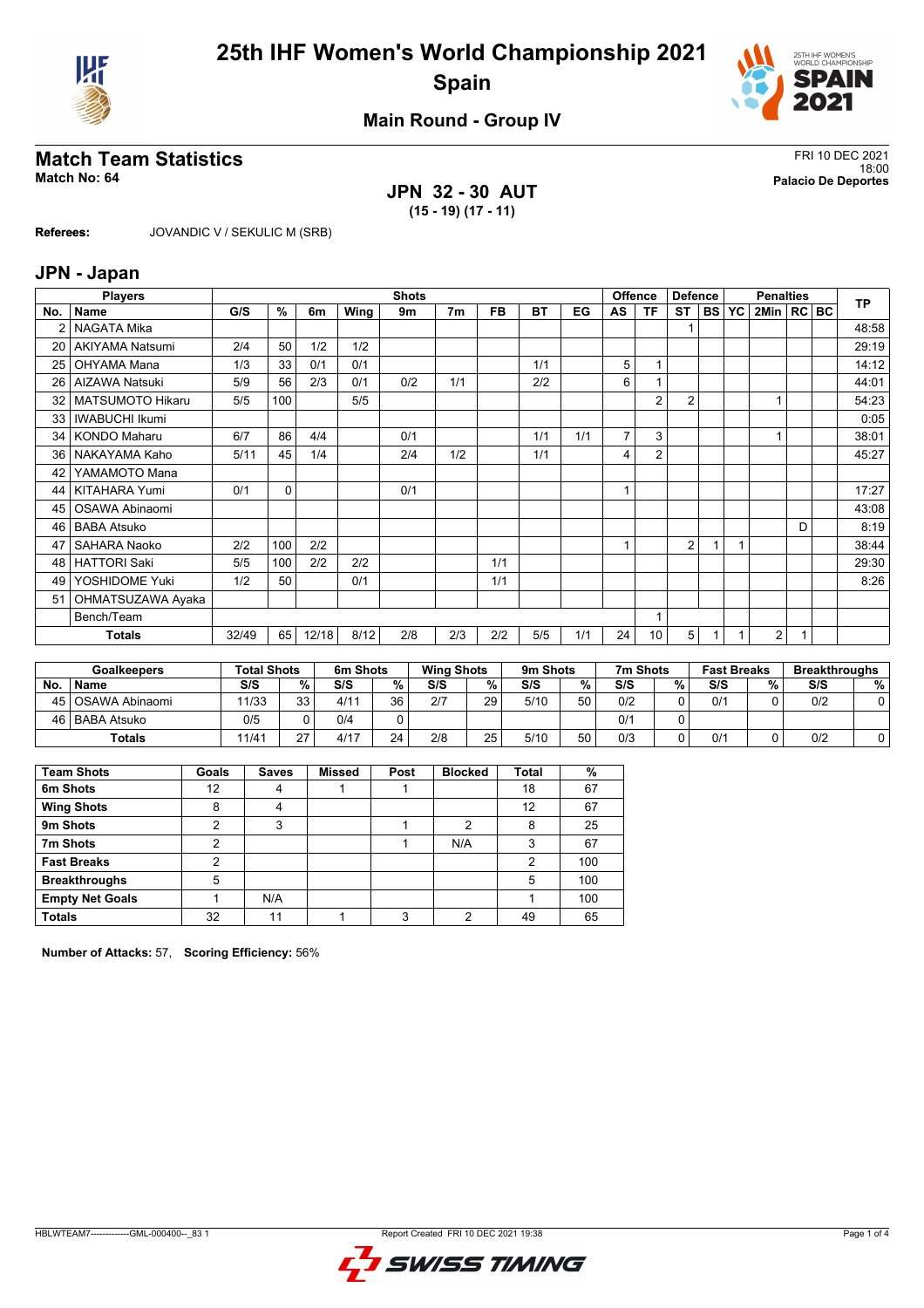

# **25th IHF Women's World Championship 2021 Spain**



## **Main Round - Group IV**

## **Match Team Statistics** FRI 10 DEC 2021

18:00 **Match No: 64 Palacio De Deportes JPN 32 - 30 AUT (15 - 19) (17 - 11)**

**Referees:** JOVANDIC V / SEKULIC M (SRB)

#### **JPN - Japan**

|                                 |                    |     |                      |                                   |             | <b>Shots Distribution</b> |                |                        |               |                    |                     |     |
|---------------------------------|--------------------|-----|----------------------|-----------------------------------|-------------|---------------------------|----------------|------------------------|---------------|--------------------|---------------------|-----|
| <b>Players</b><br>Goals / Shots |                    |     |                      |                                   |             |                           |                |                        |               |                    |                     |     |
| 2 NAGATA M                      | 20 AKIYAMA N       |     | 25 OHYAMA M          |                                   | 26 AIZAWA N |                           | 32 MATSUMOTO H |                        | 33 IWABUCHI I |                    | 34 KONDO M          |     |
|                                 | 1/1                |     |                      |                                   |             | 2/2                       |                | 2/2                    |               |                    |                     |     |
|                                 | $\blacksquare$ 0/1 | 0/1 | . .                  | $\blacksquare$ $\blacksquare$ 0/1 |             | 0/1<br>-88                |                | 1/1<br>-8.5            |               |                    | 1/2                 |     |
|                                 |                    | 1/1 | n e                  | $1/2$ $\blacksquare$              | 2/2         | $1/1$ $\blacksquare$      | 1/1            | $1/1$ u $\blacksquare$ |               | $\blacksquare$ 3/3 | 1/1                 | 1/1 |
|                                 |                    |     | 1-Missed             |                                   |             | 2-Blocked                 |                |                        |               |                    |                     |     |
|                                 |                    |     |                      |                                   |             |                           |                |                        |               |                    |                     |     |
| 36 NAKAYAMA K                   | 42 YAMAMOTO M      |     | <b>44 KITAHARA Y</b> |                                   | 45 OSAWA A  |                           | 46 BABA A      |                        | 47 SAHARA N   |                    | <b>48 HATTORI S</b> |     |

| 36 NAKAYAMA K      |     | 42 YAMAMOTO M | 44 KITAHARA Y | 45 OSAWA A | 46 BABA A | 47 SAHARA N | 48 HATTORIS                          |
|--------------------|-----|---------------|---------------|------------|-----------|-------------|--------------------------------------|
| $-111$             |     |               |               |            |           |             | רור<br>111<br>ے رے<br>. <i>. .</i> . |
|                    | 0/1 | . .           |               |            |           |             |                                      |
| $\blacksquare$ 1/1 | 3/4 |               |               |            |           | 2/2         | 414<br>1/1                           |
| 3-Post             |     |               |               |            |           |             |                                      |

|     | 49 YOSHIDOME Y | 51 OHMATSUZAWA A |  |  |  |  |  |  |
|-----|----------------|------------------|--|--|--|--|--|--|
|     |                |                  |  |  |  |  |  |  |
|     |                |                  |  |  |  |  |  |  |
| 1/1 | $\Omega$ /1    |                  |  |  |  |  |  |  |

**Team** Goals / Shots



Saves / Shots

| 1/2 | 1/1 | 1/11 |
|-----|-----|------|
| 2/5 | 3/4 | 3/6  |
| 0/6 | 0/3 | 0/3  |

| 45 OSAWA A            |     |     |
|-----------------------|-----|-----|
| 1/2                   | 1/1 | 1/7 |
| 2/4                   | 3/4 | 3/5 |
| 0/5                   | 0/3 | 0/2 |
| $AC$ $D$ $AD$ $A$ $A$ |     |     |

| 1/2       | $\overline{1/1}$ | $\overline{1}/\overline{7}$ |
|-----------|------------------|-----------------------------|
| 2/4       | 3/4              | 3/5                         |
| y<br>0/5  | 0/3              | 0/2                         |
| 46 BABA A |                  |                             |
|           |                  | $\overline{0}/3$            |
|           |                  | 0/1                         |
| 0/1       |                  |                             |

HBLWTEAM7-------------GML-000400--\_83 1 Report Created FRI 10 DEC 2021 19:38

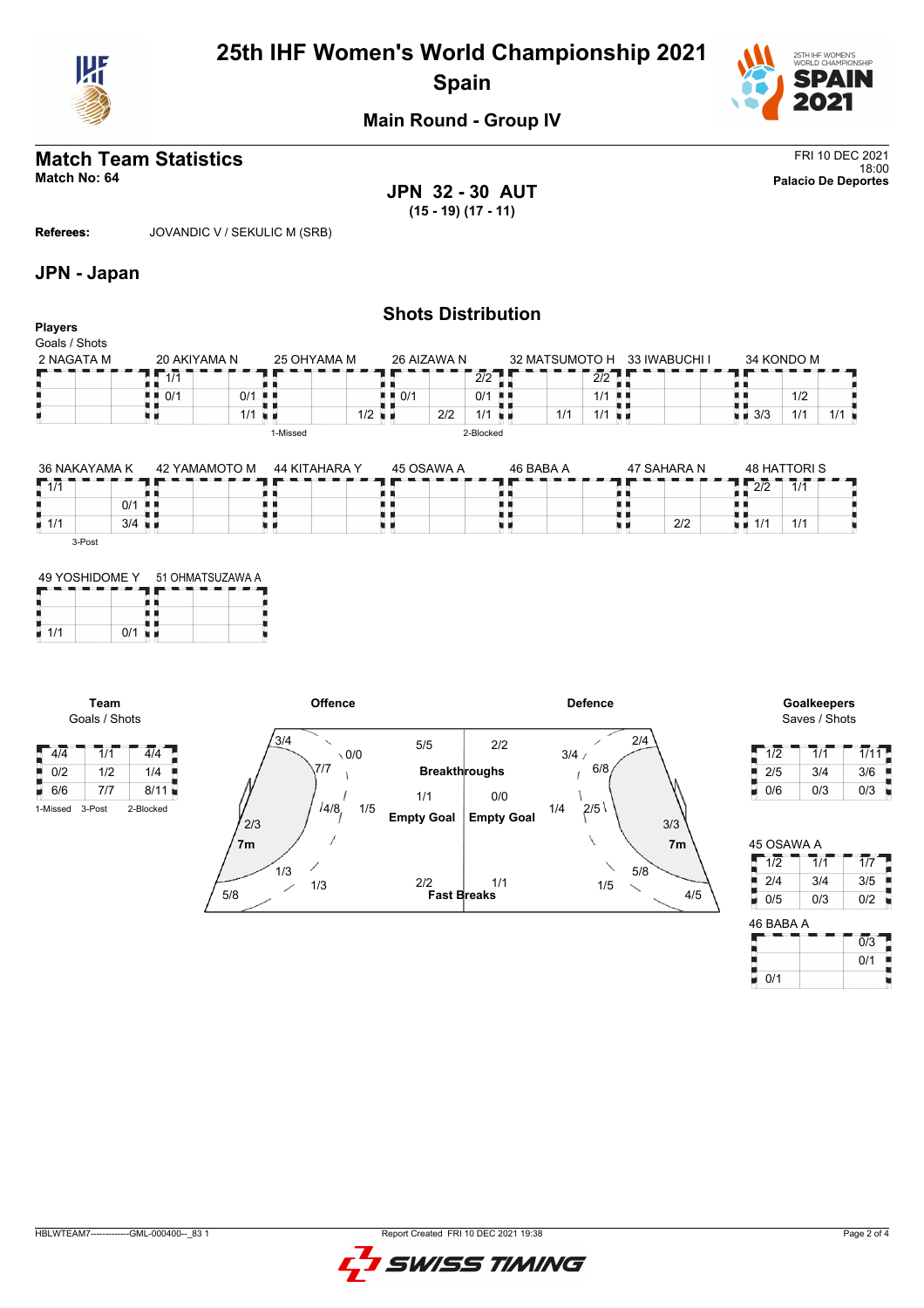



## **Main Round - Group IV**

## **Match Team Statistics** FRI 10 DEC 2021

**JPN 32 - 30 AUT (15 - 19) (17 - 11)**

18:00 **Match No: 64 Palacio De Deportes**

**Referees:** JOVANDIC V / SEKULIC M (SRB)

#### **AUT - Austria**

| <b>Players</b><br><b>Shots</b> |                          |       |              |       |      |      |                | <b>Offence</b> | <b>Defence</b> |    |                | <b>Penalties</b> | <b>TP</b> |           |           |                |  |       |
|--------------------------------|--------------------------|-------|--------------|-------|------|------|----------------|----------------|----------------|----|----------------|------------------|-----------|-----------|-----------|----------------|--|-------|
| No.                            | <b>Name</b>              | G/S   | $\%$         | 6m    | Wing | 9m   | 7 <sub>m</sub> | <b>FB</b>      | BT             | EG | AS             | ΤF               | ST        | <b>BS</b> | <b>YC</b> | 2Min   RC BC   |  |       |
|                                | <b>IVANCOK Lena</b>      |       |              |       |      |      |                |                |                |    |                |                  |           |           |           |                |  | 17:00 |
| $6 \mid$                       | <b>DEDIC Mirela</b>      | 5/6   | 83           | 2/2   | 2/3  |      |                | 1/1            |                |    |                |                  |           |           |           |                |  | 60:00 |
| 7                              | <b>SCHINDLER Johanna</b> | 4/5   | 80           | 2/3   |      |      | 1/1            |                | 1/1            |    | 9              | 3                | 1         |           |           |                |  | 58:34 |
| 9                              | <b>KOVACS Patricia</b>   | 6/12  | 50           | 2/5   |      | 2/5  | 2/2            |                |                |    | 8              | 5                |           |           |           |                |  | 57:33 |
| 11                             | <b>TOMASINI Fabienne</b> | 4/5   | 80           |       | 4/5  |      |                |                |                |    |                |                  |           |           |           |                |  | 58:40 |
| 13 <sup>1</sup>                | <b>DRAGULJIC Sarah</b>   |       |              |       |      |      |                |                |                |    |                |                  |           |           |           |                |  |       |
| 15 <sup>1</sup>                | WESS Claudia             |       |              |       |      |      |                |                |                |    |                |                  |           |           |           |                |  |       |
| 16 <sup>1</sup>                | l BLAZEK Petra           |       |              |       |      |      |                |                |                |    |                |                  |           |           |           |                |  | 35:15 |
| 17 <sup>1</sup>                | REICHERT Johanna         | 1/3   | 33           |       |      | 1/3  |                |                |                |    |                |                  |           |           |           |                |  | 12:35 |
| 18 <sup>1</sup>                | <b>DRAMAC Kristina</b>   | 0/2   | $\mathbf{0}$ | 0/2   |      |      |                |                |                |    |                |                  |           |           |           |                |  | 2:23  |
| 22                             | <b>KAISER Stefanie</b>   | 1/1   | 100          | 1/1   |      |      |                |                |                |    | $\overline{A}$ |                  |           |           |           |                |  | 24:02 |
| 27                             | <b>HAJGATO Anna</b>      |       |              |       |      |      |                |                |                |    |                |                  |           |           |           |                |  | 2:25  |
| 29 <sub>1</sub>                | <b>IVANCOK</b> Ines      | 8/14  | 57           | 5/7   | 0/1  | 2/5  |                |                | 1/1            |    | 3              |                  |           |           |           |                |  | 50:29 |
| 44                             | <b>LEITNER Nora</b>      |       |              |       |      |      |                |                |                |    | 3              |                  | 1         |           |           |                |  | 41:04 |
|                                | Bench/Team               |       |              |       |      |      |                |                |                |    |                |                  |           |           |           |                |  |       |
|                                | <b>Totals</b>            | 30/49 | 61           | 13/21 | 6/9  | 5/13 | 3/3            | 1/1            | 2/2            |    | 26             | 11               | 3         | 2         | 2         | $\overline{2}$ |  |       |

|     | <b>Goalkeepers</b> | <b>Total Shots</b> |    | 6m Shots |    | <b>Wing Shots</b> |    | 9m Shots |    | 7m Shots |   | <b>Fast Breaks</b> |   | <b>Breakthroughs</b> |   |
|-----|--------------------|--------------------|----|----------|----|-------------------|----|----------|----|----------|---|--------------------|---|----------------------|---|
| No. | <b>Name</b>        | S/S                | %  | S/S      | %  | S/S               | %  | S/S      | %  | S/S      | % | S/S                | % | S/S                  | % |
|     | l IVANCOK Lena     | 5/13               | 38 | 1/4      | 25 | 2/6               | 33 | 2/3      | 67 |          |   |                    |   |                      |   |
|     | 16 BLAZEK Petra    | 6/26               | 23 | 3/10     | 30 | 2/5               | 40 | 1/2      | 50 | 0/2      | 0 | 0/2                |   | 0/5                  |   |
|     | 27   HAJGATO Anna  | 0/2                |    | 0/2      |    |                   |    |          |    |          |   |                    |   |                      |   |
|     | EG                 |                    |    |          |    |                   |    |          |    |          |   |                    |   |                      |   |
|     | <b>Totals</b>      | 11/43              | 26 | 4/16     | 25 | 4/12              | 33 | 3/5      | 60 | 0/2      | 0 | 0/2                |   | 0/5                  | 0 |

| <b>Team Shots</b>      | Goals | <b>Saves</b> | <b>Missed</b> | Post | <b>Blocked</b> | <b>Total</b> | %   |
|------------------------|-------|--------------|---------------|------|----------------|--------------|-----|
| 6m Shots               | 13    | 4            |               | 2    |                | 21           | 62  |
| <b>Wing Shots</b>      | 6     | っ            |               |      |                | 9            | 67  |
| 9m Shots               | 5     | 5            | 2             |      |                | 13           | 38  |
| 7m Shots               | 3     |              |               |      | N/A            | 3            | 100 |
| <b>Fast Breaks</b>     |       |              |               |      |                |              | 100 |
| <b>Breakthroughs</b>   | っ     |              |               |      |                | 2            | 100 |
| <b>Empty Net Goals</b> |       | N/A          |               |      |                |              |     |
| <b>Totals</b>          | 30    | 11           |               | 3    |                | 49           | 61  |

**Number of Attacks:** 57, **Scoring Efficiency:** 53%